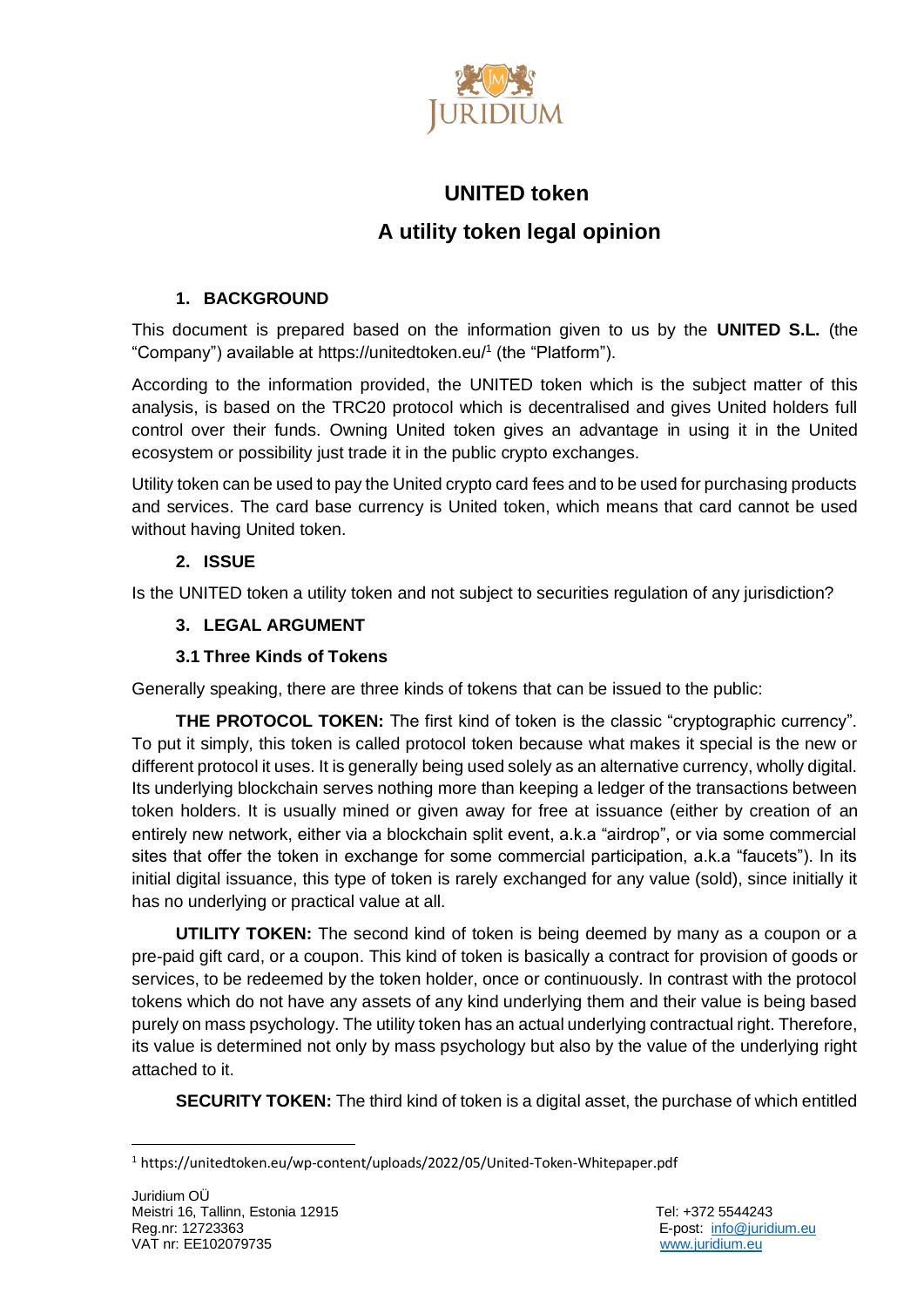

the owner with number of rights which is similar to securities such as stocks or bonds. There are three major characteristics for an instrument to be deemed as a security: Voting rights in a general assembly or pertaining to important decisions of an entity, profit sharing such as distributions, and/or a right to claim against the Company to redeem the instrument in exchange for a value. Therefore, a security token, for example, might offer voting rights in the issuing entity, or rights in the profits of the issuing entity (or both). The issuing entity might also promise to redeem the tokens' value when there will be enough capital to do so. These are but examples of rights attached to such tokens, which can be deemed by many jurisdictions throughout the planet to be as securities per se, which therefore require to be compliant with the securities laws and regulations.

## **3.2 Which Kind of Token is the UNITED token?**

The question whether UNITED token qualifies as a utility token is not only of national<sup>2</sup>, but as well as of trans-national, cross-jurisdictional interest and appeal<sup>3</sup>:

"*There is currently no international agreement on how crypto-assets should be defined. Given the lack of an agreed definition of crypto-assets, this paper's characterisation of this phenomenon may not necessarily coincide with the approach taken by other authorities or in the relevant international fora. At the same time, the approach taken in this paper is not inconsistent with the EU regulator's definition of virtual currencies, which represent a broader set of assets compared to crypto-assets as defined in this paper. Within the scope of its mandate, the ECB works to facilitate a common understanding of this phenomenon so as to avoid a proliferation of definitions at a sectoral and jurisdictional level hampering international coordination efforts*."<sup>4</sup>

Blockchain tokens, or other crypto-assets generated on other Distributed Ledger Technologies (DLTs) having cross-border nature and characteristics have caught the attention of central banking authorities, national securities regulators and international standard-setting bodies alike<sup>5</sup>, as they could pose potential risks to the efficiency and inherent stability of the financial system integrity, the overall economy, occasion attendant money laundering, terrorist financing and other long-term negative implications and consequences<sup>6</sup>. A utility token, which the UNITED token is, is generally outside the regulatory remit or oversight function of both national securities regulators and international standard-setting bodies. This is by no means a propagation of absence of compliance and legal obligation, as they still exist an obligation and compliance requirement

<sup>&</sup>lt;sup>2</sup> According to the Consultation Report and subsequent Final Report titled: "Guidance on Cryptoassets Feedback and Final Guidance to CP 19/3", published July, 2019 by the Financial Conduct Authority (FCA), the United Kingdom (UK) national securities regulator bitcoin, ether and other utility tokens which are taxonomised as "exchange tokens" are "Unregulated tokens which fall outside the regulatory jurisdiction and remit of the FCA. 3 In the seminal work: "Regulation of Cryptocurrency Around the World", published June 2018 by The Law Library of Congress, Global Legal Research Center, regulation of, and attitude toward cryptocurrency in 130 countries were examined and analysed.

<sup>4</sup> p.7, European Central Bank (ECB) Occasional Paper Series No 223/May 2019.

<sup>5</sup> Moved by the urgent and present need to protect the securities and financial markets against the disruptive blockchain technology blizzard and onslaught, both monetary and national securities regulators like the Swiss Financial Market Supervisory Authority ((FINMA), Switzerland, Securities and Exchange Board of India (SEBI), India, Monetary Authority of Singapore (MAS), Singapore, European Securities Market Autho rity (ESMA), European Union (EU), the Securities and Exchange Commissions (SECs) in the United States, Nigeria, Ghana, Canada, Philipines and a host of others, and international organisations and standard-setting bodies, agencies, and departments, such as FSB, IMF, WB (IBRD), CPMI, BCBS, BIS, DTCC, SWIFT, FATF, IOSCO, ISO, et al have on various occasions issued notices, investor warnings, guides, guidance, commenced enforcement actions, introduced regulation, or working on one, and been proactive issuing and releasing study and research papers, holding conferences, workshops, publishing consultation and final reports et al.

<sup>&</sup>lt;sup>6</sup> FATF amended Recommendation 15 October 2018 to embrace virtual asset activities and Virtual Asset Service Providers (VASPs), and thus directed 39 member countries to adopt a risk-based approach by following their extant rules and regulations to mitigate AML/KYC-CFT risks associated with virtual assets and Virtual Asset Service Providers (VASPs). The finalised FATF Recommendation 15 Interpretive Note text was adopted as part of the FATF body of standards in June, 2019.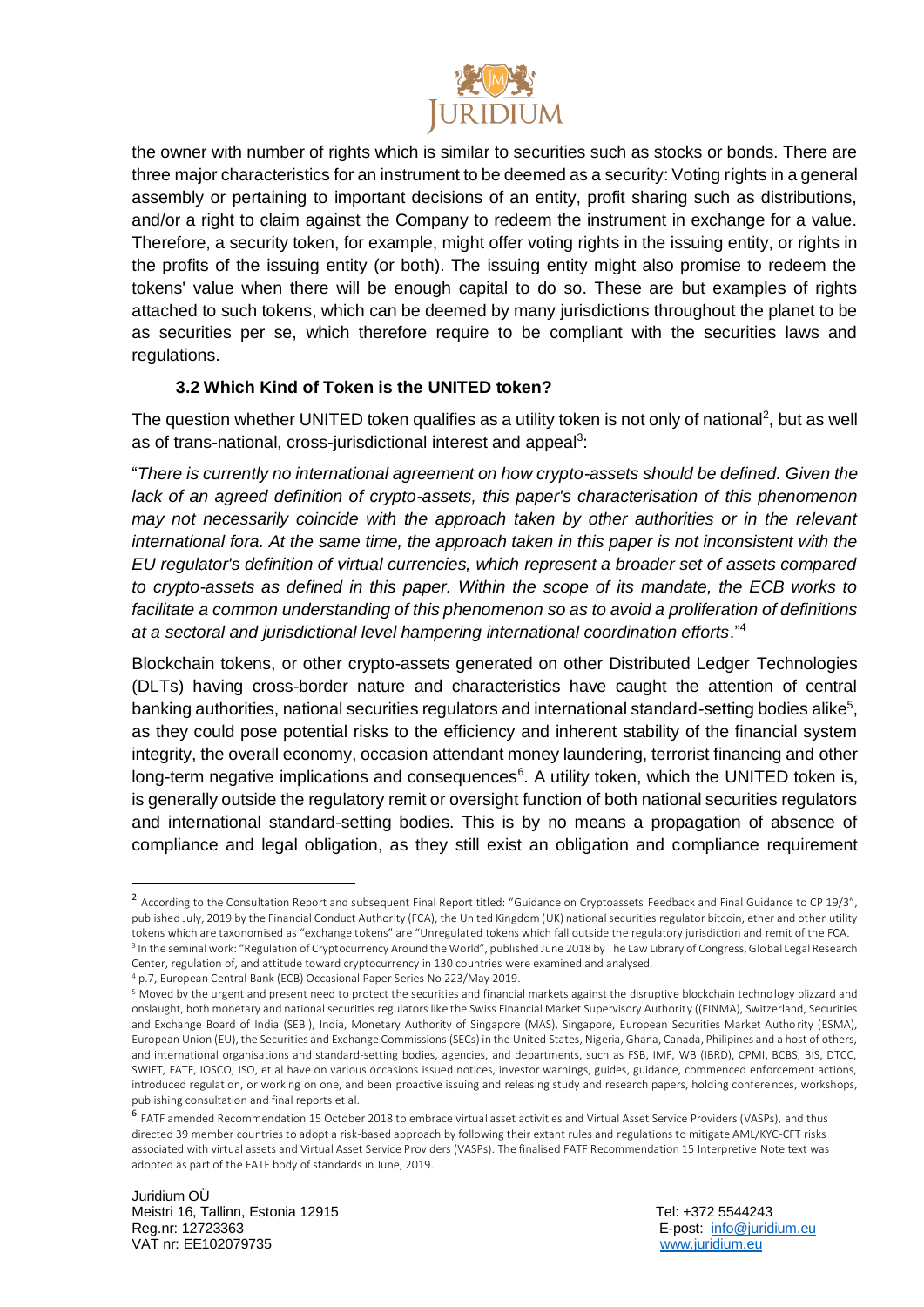

under the Doctrine of Necessity. A security token, which is another basic token taxon subject to and regulated by national securities regulators, with oversight function from the international standard-setting bodies<sup>7</sup>, contrasts with the UNITED token as a utility token. The third often unpopular and virtually unnoticed token taxon hybrid token can fall partially both within and without securities regulation depending on its nature and characteristics. A hybrid token basically combines the features and functionalities of both utility token and security token $8$ .

Utility token and security token differ in requisite fundamental respects, though the both applicable jurisprudence and legisprudence are embryonic and evolving on equally both national and international frontiers. Utility token is used for access to goods and services, and serves only pure utility purposes<sup>9</sup>, without granting company equity/share ownership, and even without granting speculative profit interest in certain cases:

"*As securities law practitioners know well, the answer depends on the facts. For example, a token that represents a participation interest in a book-of-the-month club may not implicate our securities laws, and may well be an efficient way for the club's operators to fund the future acquisition of books and facilitate the distribution of those books to token holders*.".

Except when listed on a crypto-asset exchange where the utility token holders can use the cryptoasset utility token for speculative purposes<sup>10</sup>, a utility token is what it is: a utility token, with neither speculative interest nor investment interest. Even where a utility token is utilised as a speculative profit-bearing financial tool, does it then metamorphose into a security token<sup>11</sup>. Or conversely, can security token *ab initio* metamorphose into a utility token?

The UNITED token is a smart contract based on TRON network. The value of the UNITED token will be the services offered on the Platform, so it is a smart contract-based token used to offer services on the Platform and has multiple uses. Therefore, the UNITED token is definitely a Utility token by definition.

The UNITED token does not grant any voting rights in the Company. Furthermore, the Company does not grant any pecuniary profits to the token holders, nor any rights to claim against the Company to redeem the token for pecuniary value. Therefore, at least at a preliminary review, the token will not be categorized as a security token.

The same thing is confirmed in the platform's whitepaper "*Holding and using United, will not give you any rewards as extra". 12*

As per preliminary review it seems that the UNITED token shall fall in the category of Utility token.

<sup>12</sup> <https://unitedtoken.eu/wp-content/uploads/2022/05/United-Token-Whitepaper.pdf>

<sup>7</sup> IOSCO, FATF et al., supra at note 5.

<sup>8</sup> Supra at note 9.

<sup>9</sup> Available at https://www.merriam-webster.com/dictionary/utility%020token.

<sup>10</sup> Utility tokens, like normal, regular fiat national currencies such as the US dollar, Japanese yen, Chinese yuan, British pound et al., are used for speculative purposes, and do not ipso facto become securities (security tokens) subject to regulation by a national securities regulator, or oversight by IOSCO et al. The central banks, currency boards, and monetary authorities who should have regulatory remit over utility tokens cannot exercise such jurisdiction for the fundamental reason that they are not the issuers of these utility tokens otherwise known as "decentralised currencies". Except of course for the various Central Bank Digital Currencies (CBDCs) projects in the works across the world, all other currency programmes like utility tokens are exclusively private currency operations outside the ambit of sovereign legal tender laws.

<sup>&</sup>lt;sup>11</sup> National fiat currencies are used for speculation all the time on both local and international money trade and exchange markets, and this fact does not suddenly metamorphose them into securities, as they still remain the same monetary units—having store of value, unit of account, medium of exchange functions and characteristics among others.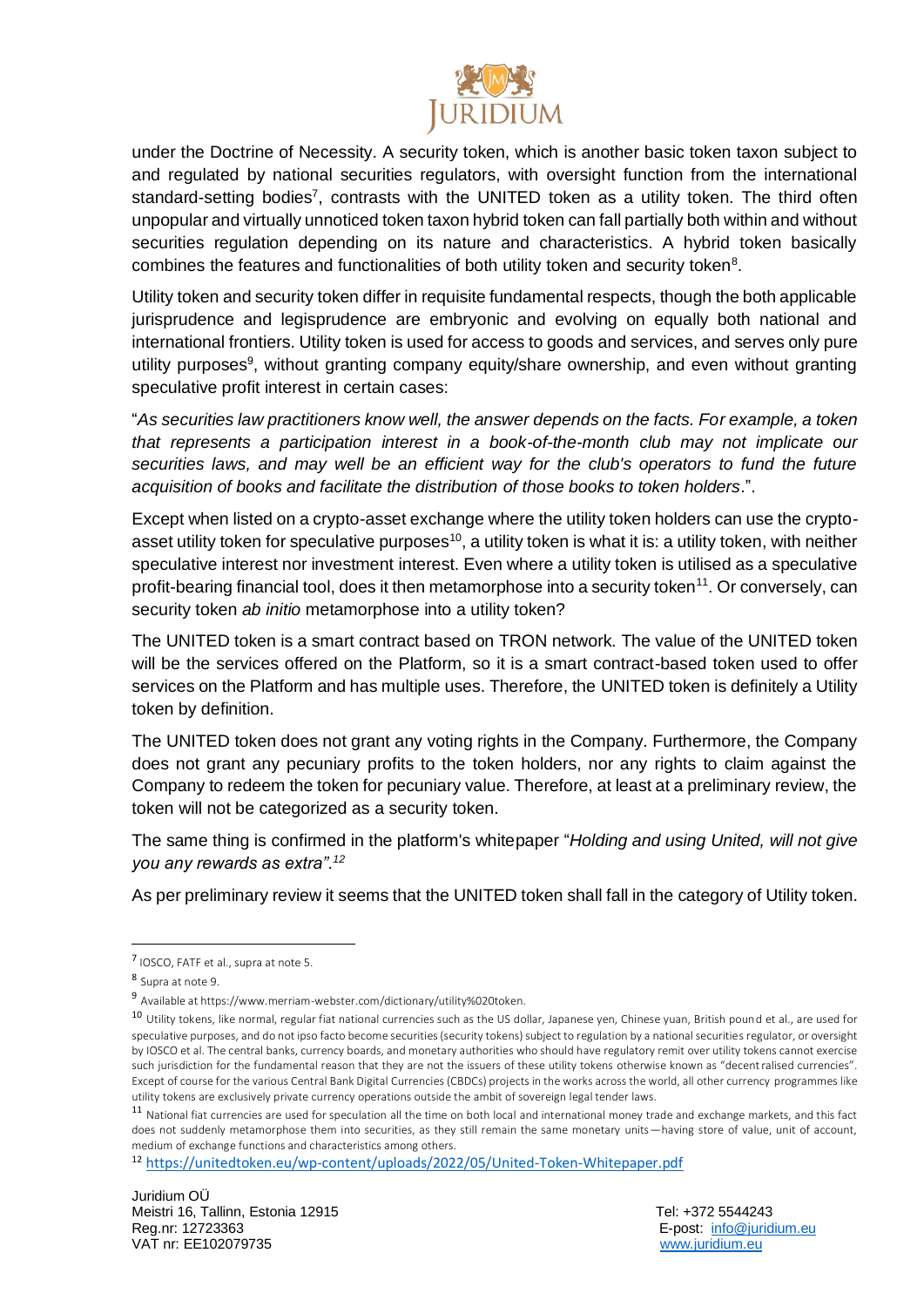

## **4. U.S Securities Laws**

In the U.S, issuing, offering, or selling unregistered securities will be a violation of Section 5 of the Securities Act of 1933, and the issuer can face 5 years of prison. Furthermore, investors may initiate lawsuits under Section 5 and Section 12(a)(1) of the Securities Act of 1933 (or 15 Code §77e and §77l(a)(1)) for damages of selling non-exempted security without registering it. Moreover, the Securities Exchange Act of 1934 gives powers in section 10(b) to federally regulate fraudulent security practices, wherein regulation 17 C.F.R. 240.10b-5 (c) gives investors the right to sue any issuer for fraud or deceit. It should be noted that similar laws apply in many other jurisdictions.

The Securities and Exchange Commission (hereinafter, the "SEC"), has issued the "Report of Investigation Pursuant to Section 21(a) of the Securities Exchange Act of 1934: The DAO" (Release No. 81207 / July 25, 2017) wherein a few fundamentals were promulgated. Firstly, SEC has stated that the existing federal securities laws are sufficient to tackle the token issuance. Secondly, and more importantly, the SEC has pointed out that not all tokens are securities, and that such classification shall be determined on a case-by-case basis.

In order to define a token as a security, the SEC has stated that "Howey Test" shall be applied (defined hereinafter), which indeed was applied by the SEC in that particular DAO project token issuance SEC investigation on which its report was written. Finally, the SEC has treated DAO, an unincorporated, non-resident, virtual organization, definitely not situated in the U.S, as an entity for which the Securities laws also apply to, and by reference applying the U.S laws to who so ever offers or sells securities to U.S persons, no matter in which jurisdiction the issuing entity is incorporated and/or located.

Securities must be registered per Section 5 of the Securities Act of 1933 as stated here in above. Of course, that instrument which is not security need not be registered. Therefore, one must first examine the definition of Security:

"(a) Definitions - When used in this subchapter, unless the context otherwise requires— The term "security" means any note, stock, treasury stock, security future, security-based swap, bond, debenture, evidence of indebtedness, certificate of interest or participation in any profit-sharing agreement, collateral- trust certificate, pre organization certificate or subscription, transferable share, investment contract, voting-trust certificate, certificate of deposit for a security, fractional undivided interest in oil, gas, or other mineral rights, any put, call, straddle, option, or privilege on any security, certificate of deposit, or group or index of securities (including any interest therein or based on the value thereof), or any put, call, straddle, option, or privilege entered into on a national securities exchange relating to foreign currency, or, in general, any interest or instrument commonly known as a "security", or any certificate of interest or participation in, temporary or interim certificate for, receipt for, guarantee of, or warrant or right to subscribe to or purchase, any of the foregoing." 15 U.S. Code §77b.

Similarly, the Securities Exchange Act of 1934 defines a security, in the following fashion: "The term ''security'' means any note, stock, treasury stock, security future, security-based swap, bond, debenture, certificate of interest or participation in any profit-sharing agreement or in any oil, gas, or other mineral royalty or lease, any collateral-trust certificate, pre organization certificate or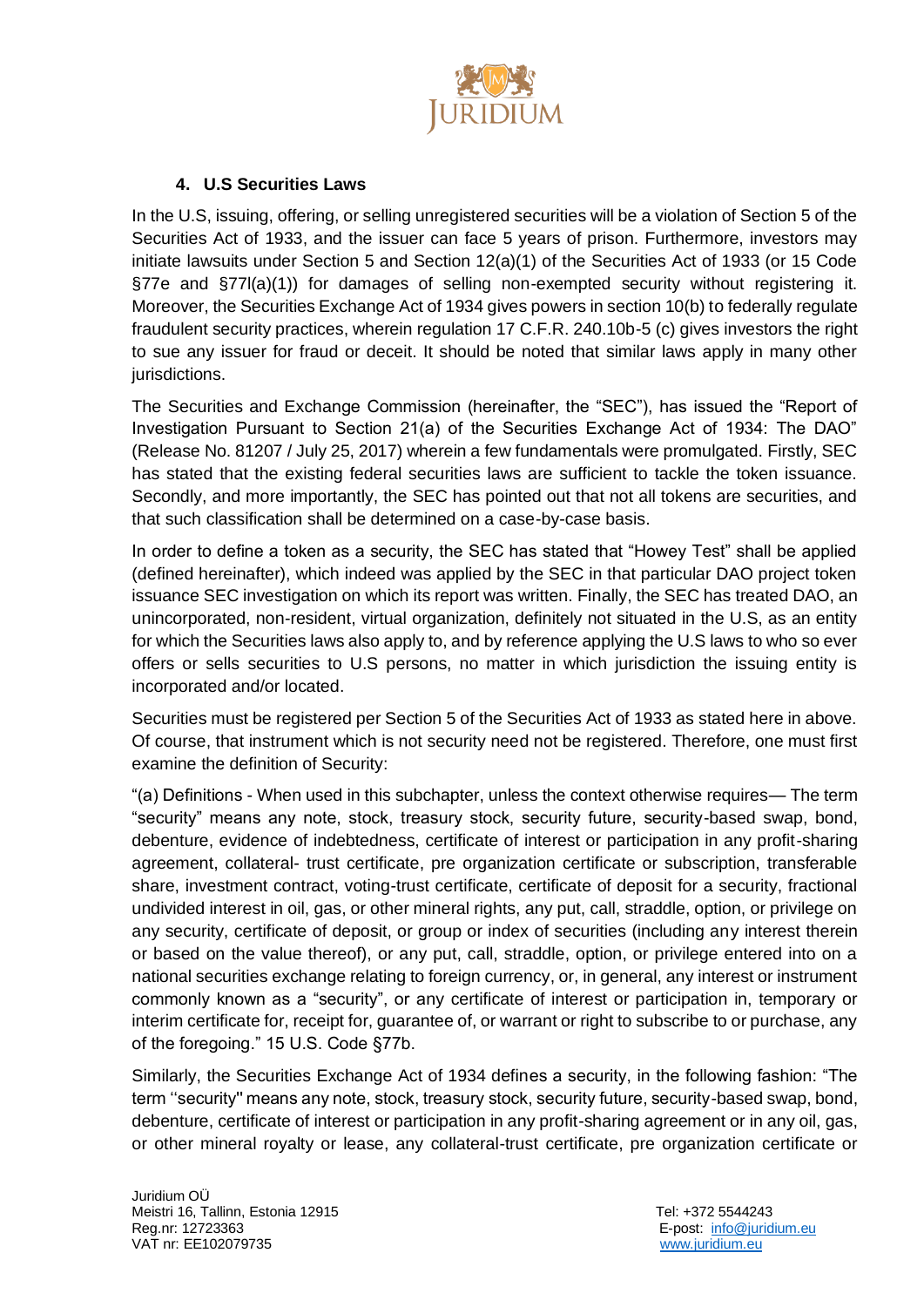

subscription, transferable share, investment contract, voting trust certificate, certificate of deposit for a security, any put, call, straddle, option, or privilege on any security, certificate of deposit, or group or index of securities (including any interest therein or based on the value thereof), or any put, call, straddle, option, or privilege entered into on a national securities exchange relating to foreign currency, or in general, any instrument commonly known as a ''security''; or any certificate of interest or participation in, temporary or interim certificate for, receipt for, or warrant or right to subscribe to or purchase, any of the foregoing; but shall not include currency or any note, draft, bill of exchange, or banker's acceptance which has a maturity at the time of issuance of not exceeding nine months, exclusive of days of grace, or any renewal thereof the maturity of which is likewise limited." Section 3(a)(10) of the Securities Exchange Act of 1934.

The U.S Supreme Court has stated that the term "investment contract" in these two definitions is treated as being the same (SEC v. Edwards, 540 U.S. 398 (2004)).

So, we can see that the U.S term "security" includes also an "investment contract". An investment contract is an "investment of money in a common enterprise with a reasonable expectation of profits to be derived from the entrepreneurial or managerial efforts of others."(see SEC v.Edwards, 540 U.S.389, 393 (2004); SEC v. W.J.Howey Co., 328 U.S. 293, 301 (1946); see also the Forman case, at 852-853) (in this work, the "Howey Test").

## **Therefore, according to the Howey Test, four prongs are to be met in order to declare an investment contract as a security:**

- a) Investment of Money;
- b) [in a] A Common Enterprise;
- c) [with a reasonable] Expectation of Profits; and
- d) [to be derived from the entrepreneurial or managerial] Effort of Others;

#### **Prong 1: Investment of Money**

The UNITED tokens were issued in exchange of TRON to do a liquidity raise. Therefore, this prong is met in essence as there was exchange for TRON with the UNITED token.

## **Prong 2: A Common Enterprise**

The UNITED token does not grant any voting rights in the Company. Furthermore, the Company does not grant any pecuniary profits to the token holders, nor any rights to claim against the Company to redeem the token for pecuniary value. UNITED token does not meet horizontal commonality test requirements, the token holders' pecuniary rights are not being accumulated, they are discretionary. Therefore, it only seems reasonable that this prong is not met.

## **Prong 3: Expectation of Profits**

This prong does not merely require the customer who buys the token to expect profit, because it seems unreasonable that someone will purchase a service or a good without taking into account the probability that the purchased will increase in value. The expectation of profits from a purchase of any kind of valuable is almost always present. But even so, buyers of UNITED are primarily interested in receiving the service of the platform (payment by debit cards), and in receiving the service at a better price than in fiat money. The personal consumption is a vital part of considering whether this prong is met or not, wherein it should be examined if the primary motivation of purchasing the token is to profit upon resale, or to use the underlying rights of the token. There

Juridium OÜ Meistri 16, Tallinn, Estonia 12915 **Tel: +372 5544243** Reg.nr: 12723363 E-post: [info@juridium.eu](mailto:info@juridium.eu)  VAT nr: EE102079735 [www.juridium.eu](http://www.juridium.eu/)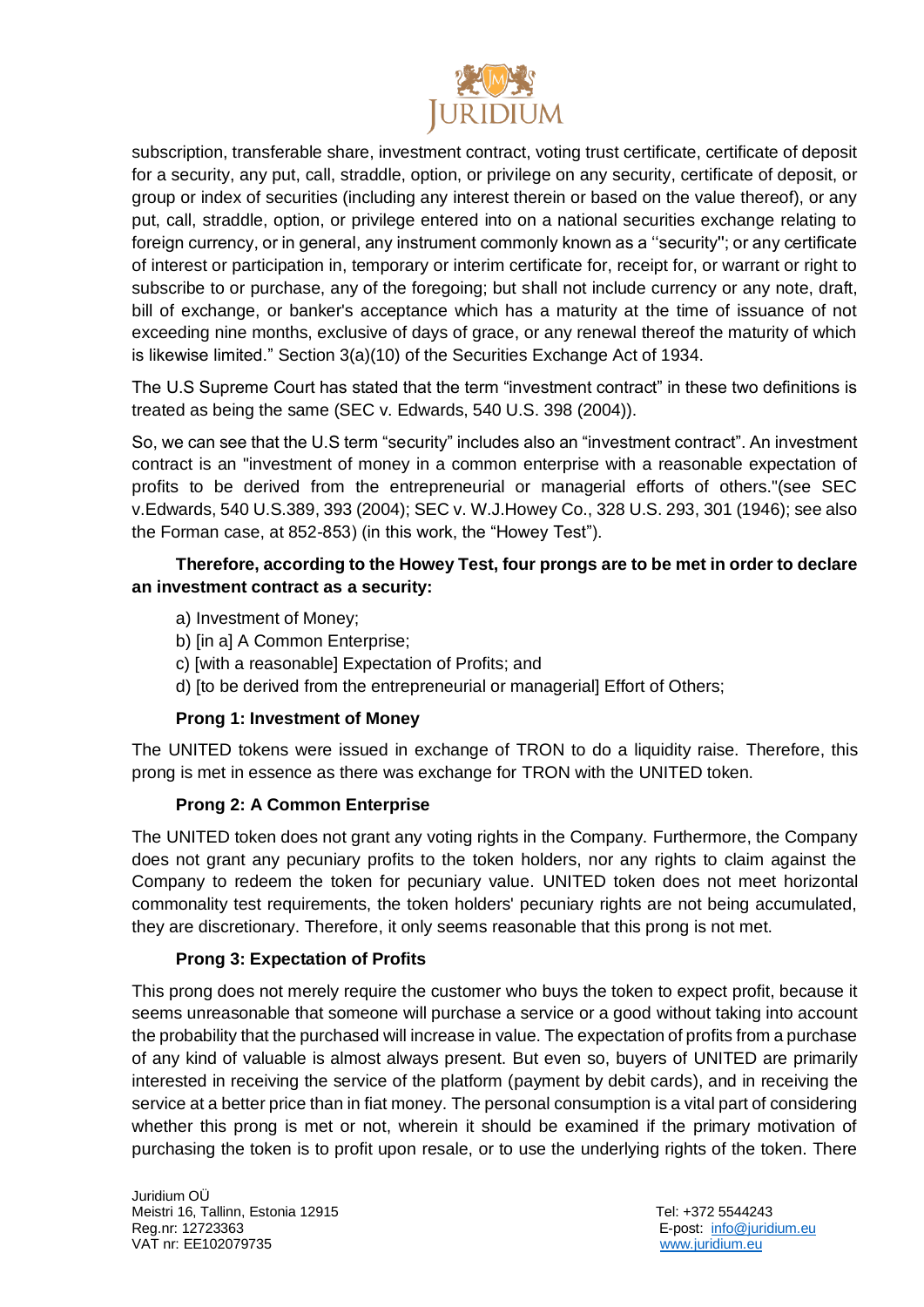

are several court cases where this differentiation was stipulated, for example see the Forman Case. Per Forman, it "is an investment where one parts with his money in the hope of receiving profits from the efforts of others, and not where he purchases a commodity for personal consumption or living quarters for personal use".

The people who will buy the tokens over the exchanges will primarily be motivated by functionalities it provides and also when the milestones are met it can be put to different uses in various scenarios. So, the least possible probability would be that the person is purchasing the tokens for purpose of profit upon resale as noted above it is a Utility token and no money was ever raised from general public it would be unjust to reach a conclusion that the token holders are holding it for profit upon resale. Nevertheless, since the token provides a real consideration and functionality, it only seems reasonable that purchasers will use the token's rights for consumption and participation at the Platform.

## **Prong 4: From the Efforts of Others**

This prong is based on the fulfillment of the requirement of the previous prong - expectation of profits. Assuming that prong 3 is met (where as to our opinion UNITED token does not always meet its requirement for the above-mentioned arguments), this prong "from the efforts of others" is examining the source of the profits - "whether the efforts made by those other than the investor are the undeniably significant ones, those essential managerial efforts which affect the failure or success of the enterprise." (the Forman Case; SEC v. Glenn W. Turner Enters., 474 F.2d 476, sec. 28 (Feb. 1, 1973)). Therefore, this prong cannot, on its own, qualify any instrument (or token) as a security.

Nevertheless, this profit will not be generated from "the effort of others". In reality, every valuable can be expected to appreciate due to secondary market factors which are not related to any continuing effort of the issuer. For example, there could be a purchase of a real estate, or gems that could appreciate later, and be sold in a profit. The purchase agreement of a real estate cannot be considered as an investment contract solely due to the fact that the real estate will almost certainly appreciate. Therefore, mere appreciation in the second market cannot be perceived as made by "the effort of others". To support this argument, it has been held by number of cases that mere secondary market appreciation cannot at all be construed or perceived as derived from "the effort of others", e.g.: "The mere presence of a speculative motive on the part of the purchaser or seller does not evidence the existence of an "investment contract" within the meaning of the securities acts. In a sense anyone who buys or sells a horse or an automobile hopes to realize a profitable "investment." But the expected return is not contingent upon the continuing efforts of another." Sinva v. Merrill Lynch, 253 F. Supp. 359, 367 (S.D.N.Y.1966) Therefore, the fact that a person might purchase the token solely in order to sell it in the secondary market for profit, does not constitute on its own the prong 4, the "effort of others".

**Interim conclusion - the Howey Test.** By concluding all the variants on the UNITED token, we can safely assume that the UNITED token will not be deemed as a security per the Howey Test. It takes all four prongs to be fulfilled in order to see an instrument as a security. The "investment of money" is not met, the "common enterprise" with the horizontal commonality test might not be. Furthermore, the "expectations of profit" prong will not be fulfilled as far as the personal consumers are concerned but will definitely be fulfilled for the purchasers with the intent to sell the tokens in the secondary market for profits.

Juridium OÜ Meistri 16, Tallinn, Estonia 12915 Tel: +372 5544243 Reg.nr: 12723363 E-post: [info@juridium.eu](mailto:info@juridium.eu)  VAT nr: EE102079735 [www.juridium.eu](http://www.juridium.eu/)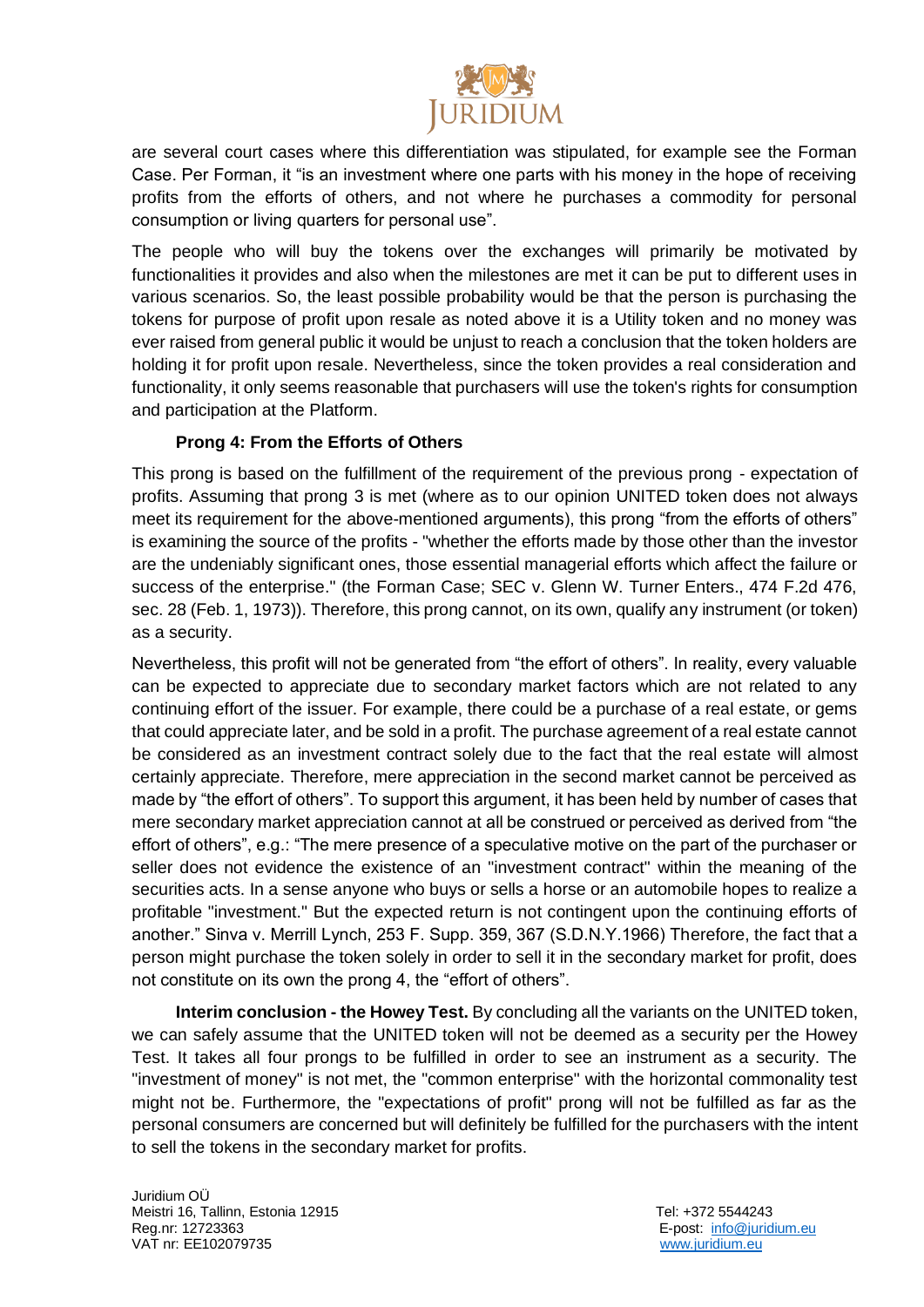

And eventually, for the "effort of others" component, the schools are divided between the technical approach and the material approach, wherein per the technical approach the "efforts of others" component is not met because the UNITED token network has already started and the profits of the investors are dependent upon the efforts of the participants, whilst the material approach, which we support, claims that that the "efforts of others" component is not fulfilled because an instrument does not utterly change its legal status just because the underlying project has not been completed yet. So, the overall risk score is quite minimal and we are positive that UNITED token shall not be considered as 'Security'.

**Conclusion. Based on that definition and our reading of relevant case law, as well as on our understanding of the facts and our review of the materials provided to us as regards the structure of the UNITED token, we conclude that the UNITED token should not be deemed as a security by federal securities laws of USA.** 

## **5. Further Allowed Jurisdictions**

Many jurisdictions share a very similar view of how to define a security. A security is generally being defined as a collection of rights relating to a company. There is a range of types of securities, but they mainly divide into equity securities (shares) or debt securities (bonds, ETNs, ETFs).

In the case of the UNITED token, we can clearly see that it holds no "share" right in the Company such as voting, profits, liquidation rights. Therefore, as far as we're aware of, offering the UNITED token to the rest of the jurisdictions will not deem as local infringement of securities laws. Other major jurisdictions and their securities law analysis is presented below:

## **5.1 European union.**

## **Financial Instruments.**

Financial instruments are defined by the Article 4(1)(15) of MIFID II as those instruments specified in Section C of Annex I of MIFID II; those are:

i.Transferable securities;

- ii. Money-market instruments;
- iii. Units in collective investment undertakings;

iv. Options, futures, swaps, forward rate agreements and any other derivative contracts relating to securities, currencies, interest rates or yields, emission allowances or other derivatives instruments, financial indices or financial measures which may be settled physically or in cash;

v. Options, futures, swaps, forwards and any other derivative contracts relating to commodities that must be settled in cash or may be settled in cash at the option of one of the parties other than by reason of default or other termination event;

vi. Options, futures, swaps, and any other derivative contract relating to commodities that can be physically settled provided that they are traded on a regulated market, a MTF, or an OTF, except for wholesale energy products traded on an OTF that must be physically settled;

vii. Options, futures, swaps, forwards and any other derivative contracts relating to commodities, that can be physically settled not otherwise mentioned in point 6 of this Section and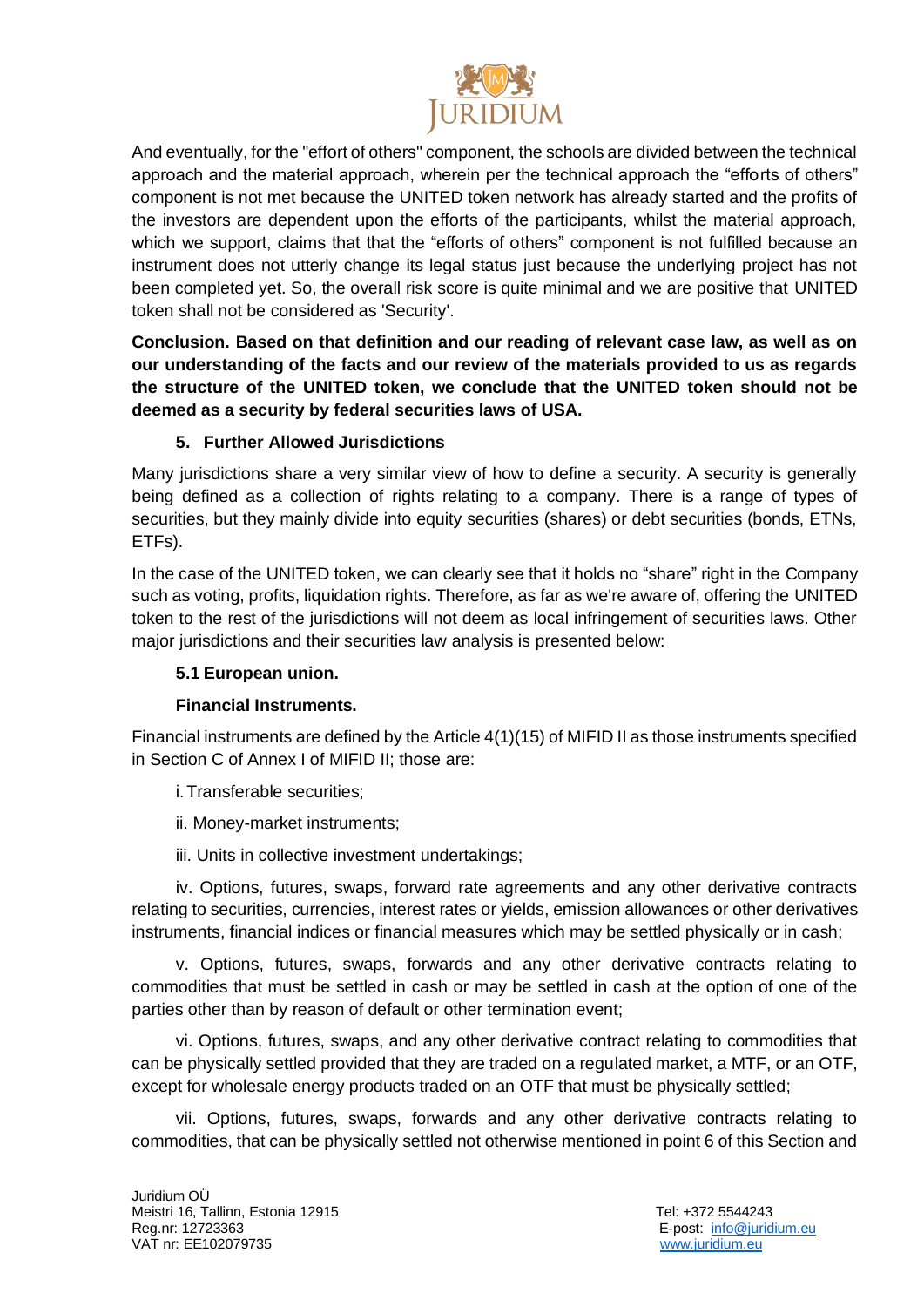

not being for commercial purposes, which have the characteristics of other derivative financial instruments;

viii. Derivative instruments for the transfer of credit risk;

ix. Financial contracts for differences;

x. Options, futures, swaps, forward rate agreements and any other derivative contracts relating to climatic variables, freight rates or inflation rates or other official economic statistics that must be settled in cash or may be settled in cash at the option of one of the parties other than by reason of default or other termination event, as well as any other derivative contracts relating to assets, rights, obligations, indices and measures not otherwise mentioned in this Section, which have the characteristics of other derivative financial instruments, having regard to whether, inter alia, they are traded on a regulated market, OTF, or an MTF;

xi. Emission allowances consisting of any units recognized for compliance with the requirements of Emission Directive. It is necessary to individually assess each of these instruments and determine whether UNITED Token can be considered one of these.

#### **Transferable securities**

Transferable securities are defined in Article 4(1)(44) as those classes of securities which are negotiable on the capital market, with the exception of instruments of payment, such as:

a) shares in companies and other securities equivalent to shares in companies, partnerships or other entities, and depositary receipts in respect of shares;

b) bonds or other forms of securitized debt, including depositary receipts in respect of such securities;

c) any other securities giving the right to acquire or sell any such transferable securities or giving rise to a cash settlement determined by reference to transferable securities, currencies, interest rates or yields, commodities or other indices or measures.

Although no formal test for defining an instrument as a transferable security has been devised by the European regulator, the key characteristics of a transferable security can be derived. Such characteristics would consist of three formal criteria and a substantive one. The formal criteria would be transferability (meaning that the units shall be able be assigned to another person), negotiability (meaning that the units can be transferrable with ease), and standardization (meaning that the units are sufficiently standardized for the purposes of the ease of search and purchase). In case of UNITED token (as with practically any other kind of token) all these criteria are fulfilled: tokens can be transferred between addresses and it can be done sufficiently easy, and all UNITED token are the same - which is a considerable argument for their standardization. The fourth criterion is a substantive one. MIFID II provides a non-exhaustive list of instruments that are typically considered securities; it is likely that this list shall be used as a reference in determining whether a new product can be considered a transferrable security. Therefore, to be considered a security, UNITED token must be at least comparable to the examples provided in MIFID II. The examples provided are the shares and their equivalent, bonds or other forms of securitized debt, and the derivative instruments that give the right to acquire such securities or giving rise to the cash settlement. UNITED tokens are in themselves neither shares nor bonds; their holders are not entitled neither to the fixed income like the bonds do, nor do the UNITED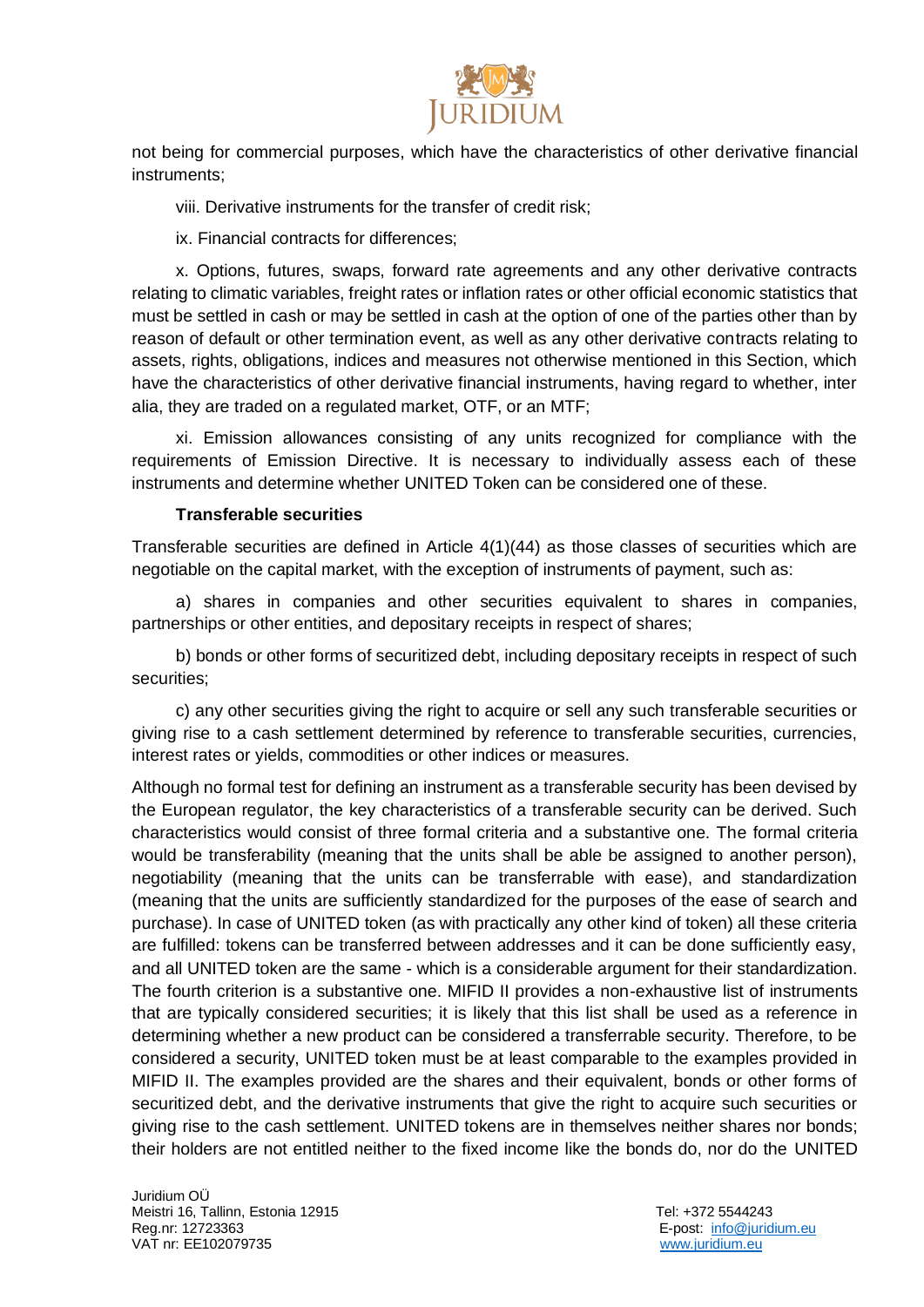

token grant their holders the equity stake in any corporation or any other rights, typically associated with shares or their equivalent, such as the right to receive a share in the revenue of the respective business or the right to vote or otherwise define the course of business of the issuer.

It is unlikely for UNITED token to be considered transferable securities under MIFID II.

#### **Money-market instruments**

Money-market instruments are defined in Article 4(1)(17) as classes of instruments which are normally dealt in on the money market, such as treasury bills, certificates of deposit and commercial papers and excluding instruments of payment. Since UNITED token bears no similarities to these instruments and is not intended to be dealt on the money market, it is unlikely a money-market instrument.

## **Derivative instruments**

A derivative is a type of financial instrument whose value is based on the change in value of an underlying asset or a basket of assets, of which the exact mechanics (option, future, swap, etc.) and the underlying assets (securities, currencies, commodities, credit risk, etc.) vary. Article 4(1) of CIR mandates the EMIR report to specify a derivative on the basis of the contract type and the asset class; according to Article 4(2) of CIR the derivative shall be specified in Field 1 of Table 2 of the Annex as one of the contract types:

- a) financial contract for difference;
- c) forward;
- d) future;
- e) option;
- f) spread bet;
- g) swap;
- h) swaption;

These types of derivative contracts are defined in the Article 1(8) - (12) of Annex III to RTS 2: Future means a contract to buy or sell a commodity or financial instrument in a designated future date at a price agreed upon at the initiation of the contract by the buyer and seller. Every futures contract has standard terms that dictate the minimum quantity and quality that can be bought or sold, the smallest amount by which the price may change, delivery procedures, maturity date and other characteristics related to the contract. Option means a contract that gives the owner the right, but not the obligation, to buy (call) or sell (put) a specific financial instrument or commodity at a predetermined price, strike or exercise price, at or up to a certain future date or exercise date Swap means a contract in which two parties agree to exchange cash flows in one financial those of another financial instrument at a certain future date. Forward or forward agreement means a private agreement between two parties to buy or sell a commodity or financial instrument at a designated future date at a price agreed upon at the initiation of the contract by the buyer and seller.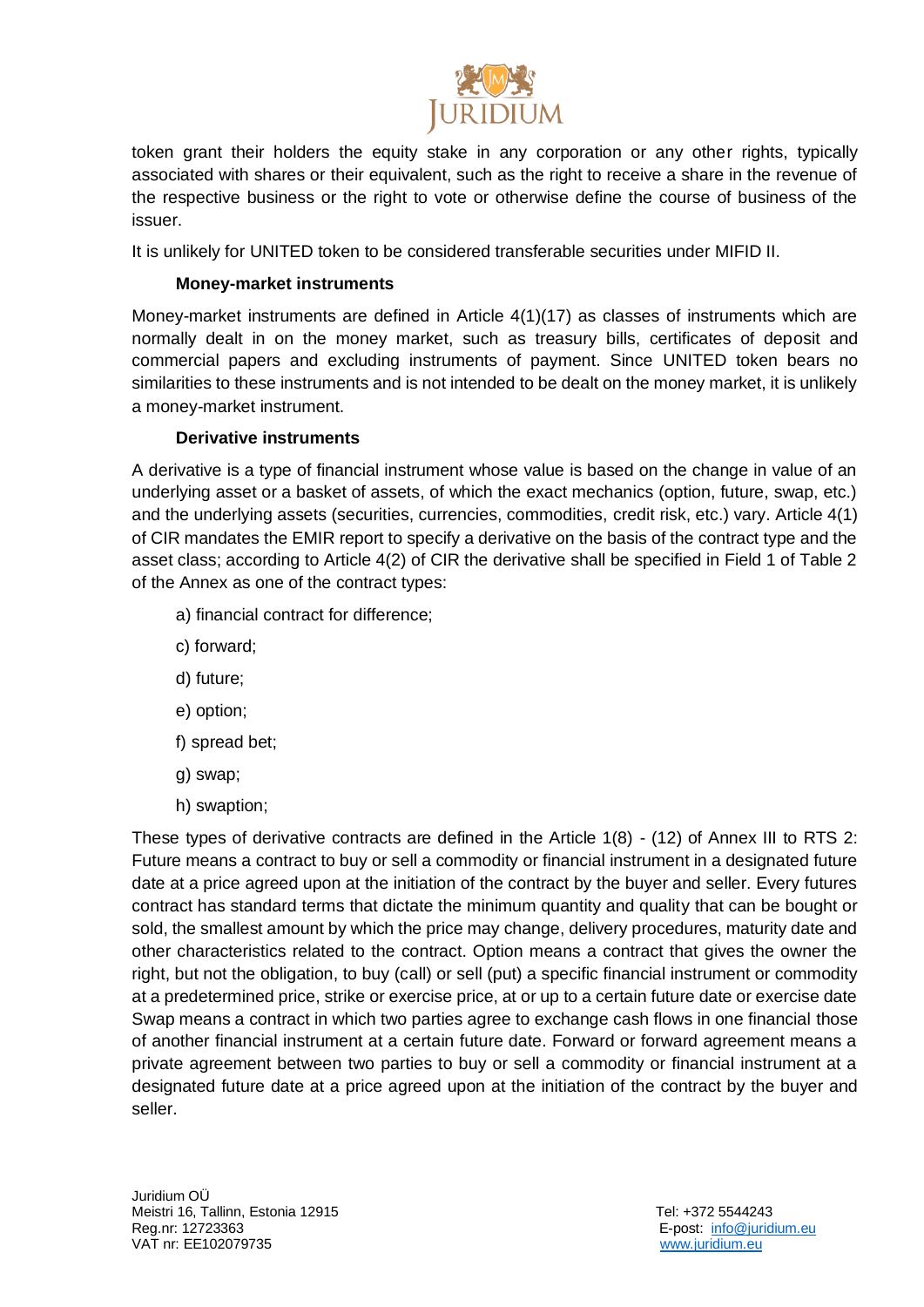

Another type of derivative instrument is a financial contract for difference, which is specified in ACP as a derivative product that gives the holder an economic ensure, which can be long or short, to the difference between the price of an underlying asset at the start of the contract and the price when the contract is closed. Neither UNITED token holder nor the Company or any third party are subject to obligations similar to specified for the typical derivative contracts, and UNITED token holders are not entitled to demand any commodity or financial instrument to be sold to them; neither are they entitled to demand an exchange of cash flows in any financial instruments or a cash settlement from any third party. The value of UNITED token is not based on or relate to securities, commodities, currencies, interest rates or yields, emission allowances or other derivatives instruments, financial indices or financial measures, or any other assets, rights, obligations, indices and measures and is only determined based on the current market demand for it, and UNITED token is not used to transfer credit risk. Therefore, UNITED tokens are unlikely to be considered derivative financial instrument as specified in Section (C) (4) - (10) of MIFID II.

## **Emission allowances**

According to the Article 3(a) of the Emissions Directive, allowance means an allowance to emit one ton of carbon dioxide equivalent during a specified period, which shall be valid only for the purposes of meeting the requirements of this Directive and shall be transferable in accordance with the provisions of this Directive. Since none of the activities carried out by the Company are connected to the emissions of the carbon dioxide, and UNITED token holders do not grant the rights to emit carbon dioxide or its equivalents, UNITED token is unlikely to be qualified as an emission allowance.

#### **Prospectus Requirements**

The PD requires publication of a prospectus before transferable securities are offered to the public or traded on a regulated market. Since UNITED token tokens are unlikely to be considered transferable securities, requirements of the PD do not apply to the issuance and listing of UNITED token.

## **Alternative Investment Funds**

The AIFMD lays down the rules for the authorization, ongoing operation and transparency of the managers of alternative investment funds (AIFMs) which manage and/or market alternative investment funds (AIFs) in the Union. Therefore, it is necessary to assess whether the Company may be considered an AIFM. The Article 2(1)(c) defines the scope of AIMFD regulations as applicable to non-EU AIFMs which market one or more AIFs in the Union irrespective of whether such AIFs are EU AIFs or non-EU AIFs. According to Article 4(1) of the AIMFD, AIF means a collective investment undertaking, including investment compartments thereof, which raises capital from a number of investors, with a view to investing it in accordance with a defined investment policy for the benefit of those investors, and does not require authorization pursuant to Article 5 of UCITS Directive. AIFM means legal persons whose regular business is managing one or more AIF. Since the Company is not raising capital by selling UNITED token with a view to invest it for the benefit of UNITED token holders, it cannot be considered neither AIF, nor AIFM. Therefore, the regulations of the AIFMD do not apply to the issuance and listing of UNITED token tokens.

#### **Electronic money**

Juridium OÜ Meistri 16, Tallinn, Estonia 12915 **Tel: +372 5544243** Reg.nr: 12723363 E-post: [info@juridium.eu](mailto:info@juridium.eu)  VAT nr: EE102079735 [www.juridium.eu](http://www.juridium.eu/)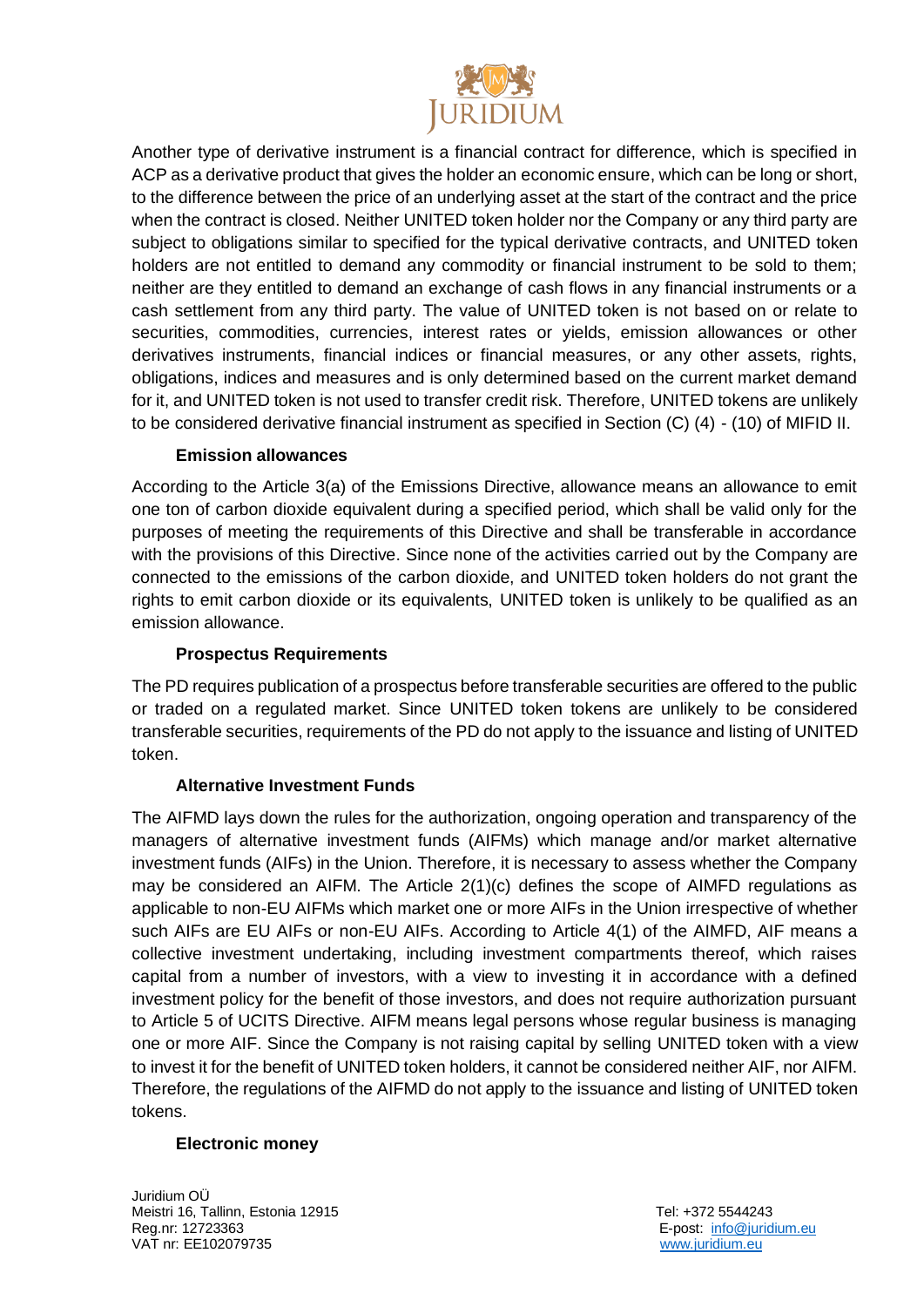

Another question that must be answered is whether the special regime for electronic money as covered by the EMD can be applied to UNITED tokens. According to the Article 2(2) of the EMD, 'electronic money' means electronically, including magnetically, stored monetary value as represented by a claim on the issuer which is issued on receipt of funds for the purpose of making payment transactions as defined in point 5 of Article 4 of Directive 2007/64/EC, and which is accepted by a natural or legal person other than the electronic money issuer. It seems that UNITED tokens do not fit the definition of electronic money. Furthermore, UNITED tokens are not represented by a claim on the Company, since they are non-redeemable, and the Company is not obliged to make any payments in respect to the holders of UNITED tokens. Furthermore, as provided by the Article 1(4) of the EMD, even if the instrument can be considered electronic money, the EMD provisions do not apply if the instrument is exempt under the Article 3(k) of the PSD I. While the PSD I is repealed with the entrance of PSD II in force, according to the Article 114 of PSD II any reference to PSD I shall be construed as a reference to PSD II read in accordance with the correlation table in Annex II to PSD II. According to the Annex II, Article 3 of the PSD I correlate to the Article (3) of the PSD II. As demonstrated in the next section, if the activities of the Company could be considered payment services under PSD II, it is likely that they will be exempted under provisions of the Article 3(k) of the PSD II; such exemption would correlate with the exemption under Article 3(k) of PSD I and as such qualify to exempt the Company from the provisions of the EMD.

## **Payment Services**

Another potentially applicable regulations are those imposed by the PSD II in regard to the payment services. Since transfer of UNITED token can be used as a consideration under the agreements entered into via the Platform, it is necessary to assess whether such transfer could be considered a payment transaction, and whether the Company is rendering payment services as defined by the PSD II. As stated in Article 4(3) of the PSD II, the payment service means any business activity set out in Annex I of the Directive. Those are:

1. Services enabling cash to be placed on a payment account as well as all the operations required for operating a payment account.

2. Services enabling cash withdrawals from a payment account as well as all the operations required for operating a payment account.

3. Execution of payment transactions, including transfers of funds on a payment account with the user's payment service provider or with another payment service provider:

a) execution of direct debits, including one-off direct debits;

b) execution of payment transactions through a payment card or a similar device;

c) execution of credit transfers, including standing orders.

4. Execution of payment transactions where the funds are covered by a credit line for a payment service user:

a) execution of direct debits, including one-off direct debits;

b) execution of payment transactions through a payment card or a similar device;

c) execution of credit transfers, including standing orders.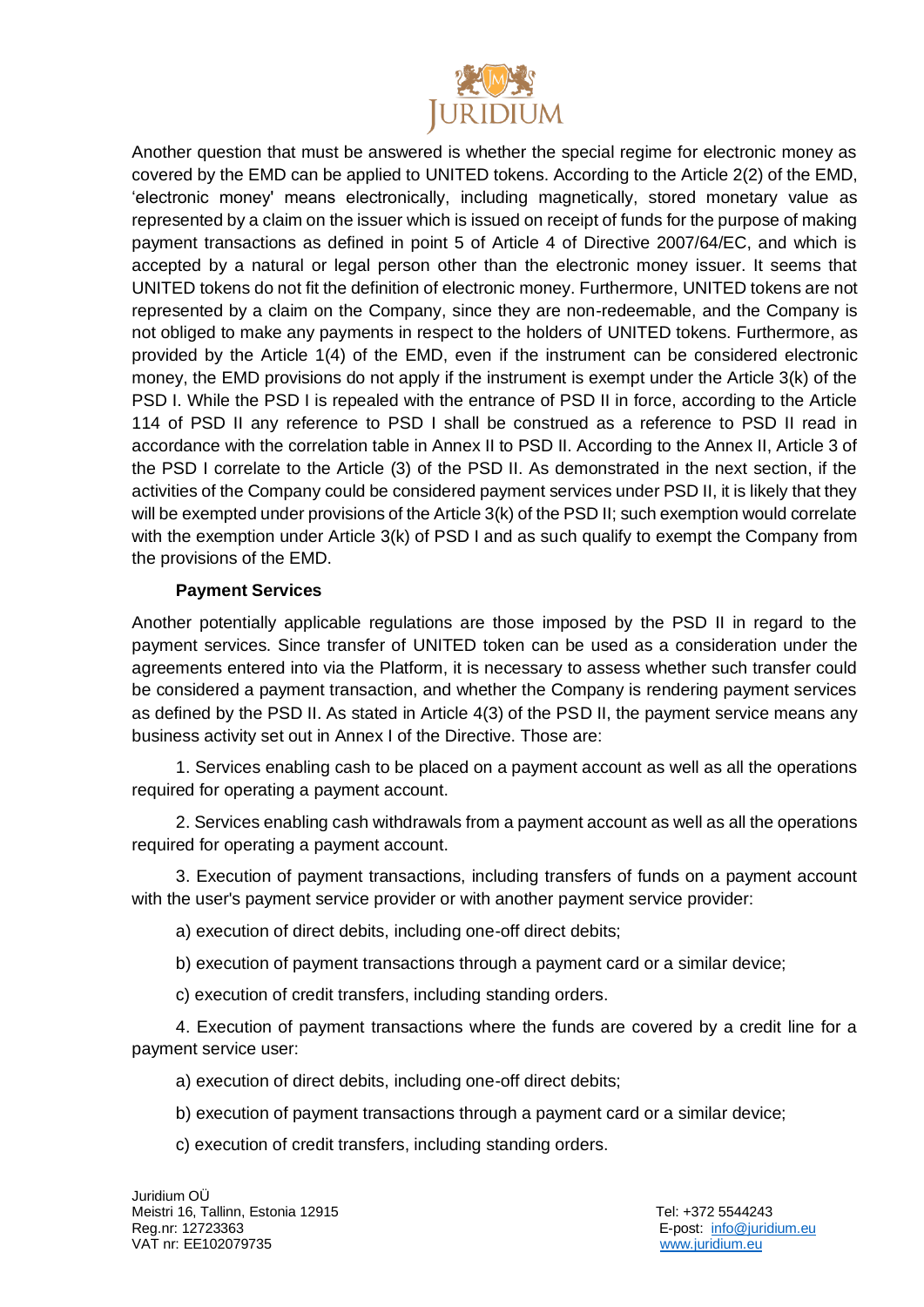

- 5. Issuing of payment instruments and/or acquiring of payment transactions.
- 6. Money remittance.
- 7. Payment initiation services.
- 8. Account information services.

It is therefore necessary to assess whether the activities of the Company can be considered as each of the following. It is possible to group together the services mentioned in the Annex I (1) and Annex I (2) as operations with the payment accounts, as well as to group services mentioned in the Annex I (3) and Annex I (4) as operations regarding payment transactions. Operations with payment accounts Payment account is defined in Article 4(12) of PSD II as an account held in the name of one or more payment service users which is used for the execution of payment transactions. Payment transaction in accordance to Article 4(5) means an act, initiated by the payer or on his behalf or by the payee, of placing, transferring or withdrawing funds, irrespective of any underlying obligations between the payer and the payee. Funds are defined in Article 4(25) and mean banknotes and coins, scriptural money or electronic money as defined in Article 2(2) of EMD. As demonstrated in the previous section, UNITED tokens do not qualify as electronic money under the regulations of EMD; nor can they be considered banknotes, coins or scriptural money. This means UNITED tokens are not funds under the PSD II, and therefore transactions of UNITED tokens with them would not constitute a payment transaction under PSD II. Since operations with the private wallets of the clients do not constitute operations with payment accounts, and Annex I (1-2) services are not applicable.

## **Payment Transactions**

Since operations with UNITED token do not constitute payment transactions, Annex I (3-4) are not applicable to the services rendered by the Company. Issuing and/or acquiring of payment instruments According to the definitions in Article 4(13-14), payment instrument means a personalized device(s) and/or set of procedures agreed between the payment service user and the payment service provider, used in order to initiate a payment order, which is an instruction by a payer or payee to its payment service provider requesting the execution of a payment transaction. While operations with UNITED tokens do not constitute payment transactions, the Company cannot be considered issuing payment instruments; neither it can be considered acquiring payment transactions.

#### **Money remittance**

Money remittance is specified in Article 4(22) as a payment service where funds are received from a payer, without any payment accounts being created in the name of the payer or the payee, for the sole purpose of transferring a corresponding amount to a payee or to another payment service provider acting on behalf of the payee, and/or where such funds are received on behalf of and made available to the payee. The Company does not render such services; it is only possible to purchase UNITED tokens in one's own name, and the proceeds received are not transferred to another person.

## **Payment initiation services**

According to Article 4(15), payment initiation service means a service to initiate a payment order at the request of the payment service user with respect to a payment account held at another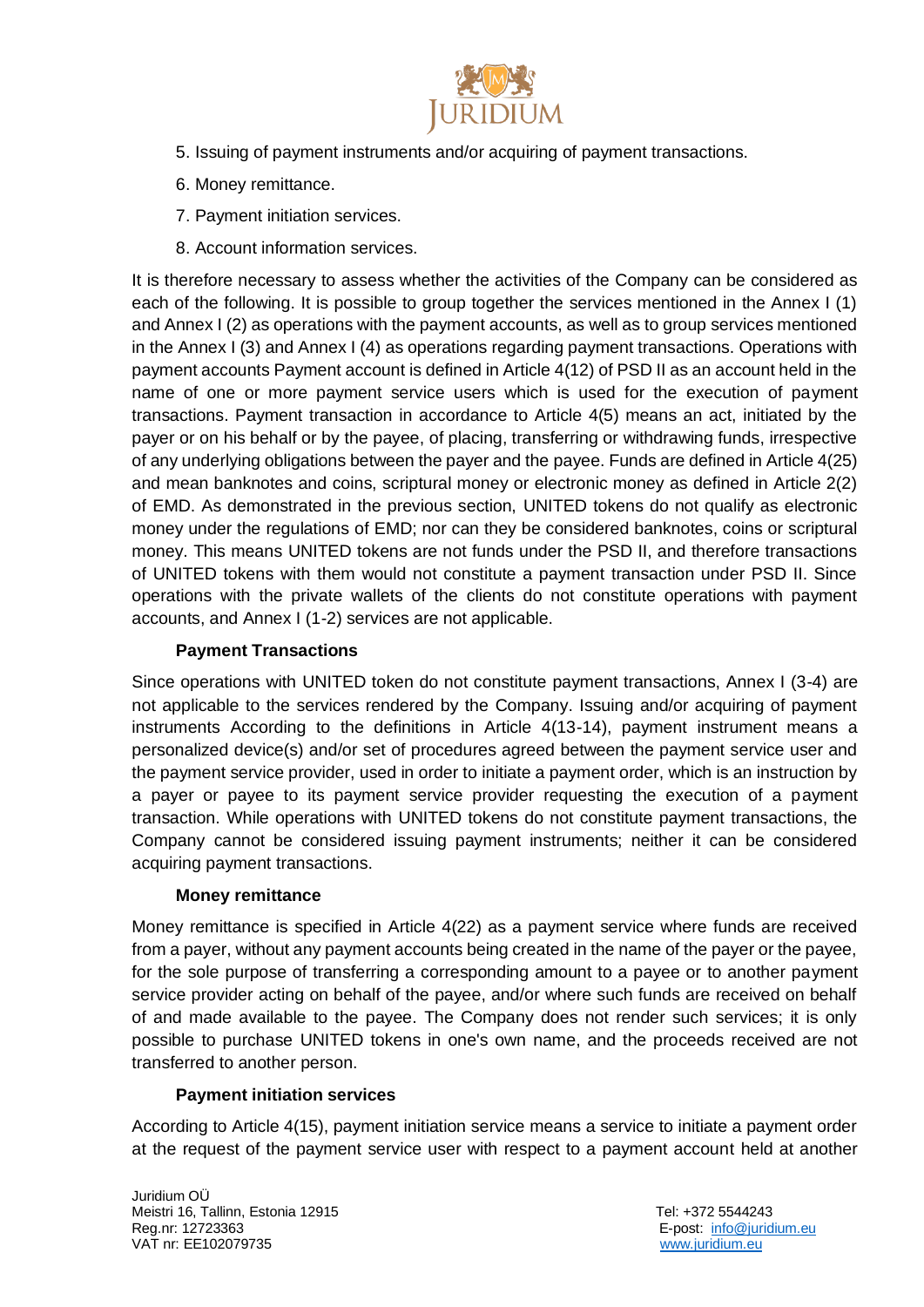

payment service provider. The Company does not render such services and does not have access to user's payment accounts at payment service providers.

# **Account information services**

Account information service is specified in Article 4(16) as an online service to provide consolidated information on one or more payment accounts held by the payment service user with either another payment service provider or with more than one payment service provider. The Company does not provide such services.

## **European Union findings**

It has been demonstrated that UNITED token is unlikely to be considered a financial instrument under the European regulations, and so it is exempt from the regulations of MIFID II, PD, AIFMD and UCITS Directive. Furthermore, it is unlikely that regulations on electronic money or payment services imposed by EMD and PSD II could be applied to the business activities of the Company in regard to the issuance or listing of the UNITED tokens.

## **5.2 Estonian Jurisdiction**

According to the legislation of the Republic of Estonia tokens are classified as securities, if, for example, they (being proprietary right, obligation or contract) can be transferred on the basis of an at least unilateral expression of will or if they provide voting or decision making rights in the issuer or give the investor a certain return expectation regarding their investment (e.g. a right to a part of the issuer's profit, regular cash flows, or any other promise about future profit), regardless of whether the funds raised are repayable by maturity date or no maturity date exists (e.g. a perpetual bond).

In case the tokens are intended to be exclusively used as a means of payment for acquiring goods or services or as a means of money or value transfer, they shall be considered as payment tokens. Such tokens do not give rise to any claims on their issuer. The definition of payment tokens corresponds to that of a virtual currency in the provision § 3 point 9 of the Money Laundering and Terrorist Financing Prevention Act (MLTFPA)<sup>13</sup>, being a value represented in the digital form, which is digitally transferable, preservable or tradable and which natural persons or legal persons accept as a payment instrument, but that is not the legal tender of any country or funds for the purposes of Article 4(25) of Directive (EU) 2015/2366 of the European Parliament and of the Council on payment services in the internal market, amending Directives 2002/65/EC, 2009/110/EC and 2013/36/EU and Regulation (EU) No 1093/2010, and repealing Directive 2007/64/EC (OJ L 337, 23.12.2015, pp. 35–127) or a payment transaction for the purposes of points (k) and (l) of Article 3 of the same Directive.

The issuers of payment tokens, where the payments are accepted also in fiat money, should follow the at least the due diligence measures provided in the MLTFPA.

<sup>13</sup> <https://www.riigiteataja.ee/en/eli/ee/Riigikogu/act/521122017004/consolide>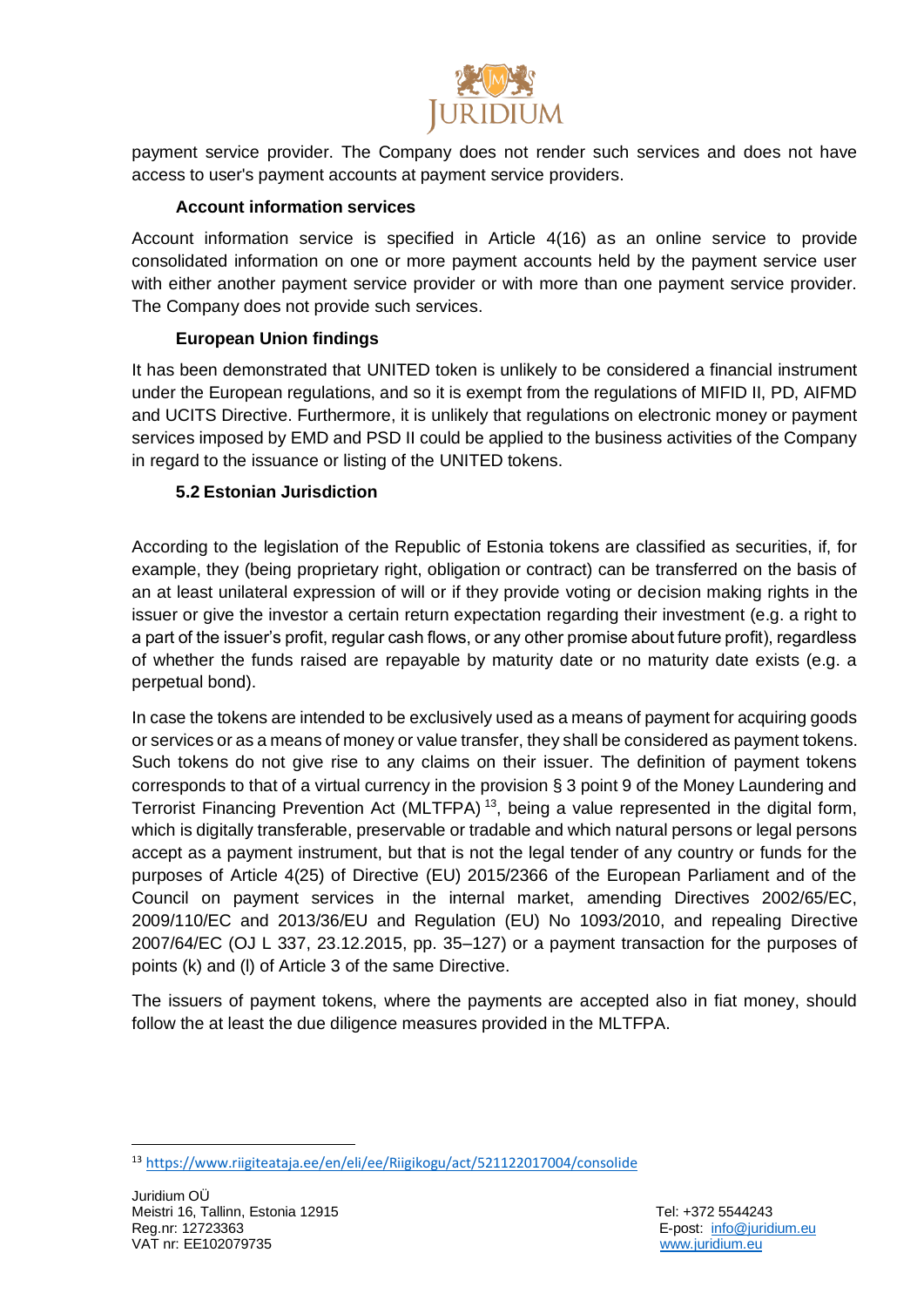



## Source: <https://www.fi.ee/index.php?id=22715>

The following scheme is used for UNITED token: Token issued in an ICO – does not promise any profits or monetary claims – cryptocurrency payment instrument for products/services – the MLTFPA applies – the Advertising Act<sup>14</sup> applies (AA).

It is important to carefully consider the use of terms in the advertisement and the general requirements for advertising stipulated in the Chapter 2 of the AA. The advertising must provide a clear and true presentation of the product or service to the persons targeted. In particular, advertising must not be misleading concerning the characteristics of the offered product or service. For example, advertising something as an investment service could be unlawful without the required authorisation (as stated in the provisions  $\S 3(4) 11$ ) and  $16$ ;  $\S 4(1)$  and  $\S 29(1)$  and (3) of the AA). A utility token must not be advertised as an investment or an investment object.

#### **CONCLUSION**

**The reasoning and conclusion from the facts and circumstances of the UNITED utility token falls outside the general rubric for a security token in any jurisdiction where the utility token is bought by a citizen, or a subject-matter of the jurisdiction. The UNITED utility token is not a security token for the reason that it does not grant any right whatsoever in shares of the Company. Therefore, the UNITED utility token is an "unregulated token" under municipal laws, and non-descript under international law and** 

<sup>14</sup> <https://www.riigiteataja.ee/en/eli/ee/Riigikogu/act/504042018001/consolide>